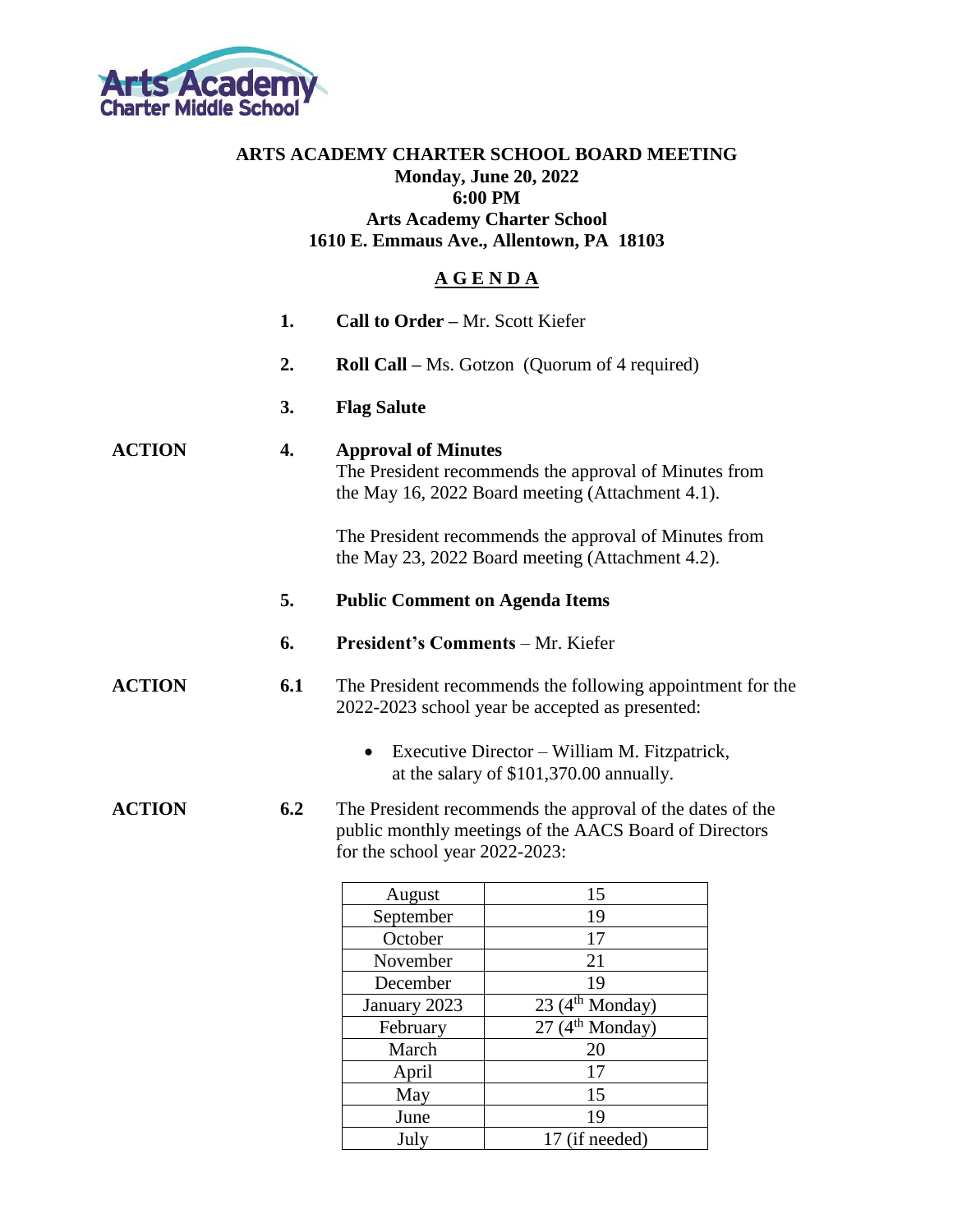|                    | 6.3 | <b>Executive Director's Report</b> – Mr. Fitzpatrick<br>(Attachment 6.3).                                                                                                                              |
|--------------------|-----|--------------------------------------------------------------------------------------------------------------------------------------------------------------------------------------------------------|
|                    |     | • Enrollment Report (Attachment 6.3a).                                                                                                                                                                 |
|                    |     | • Principal's Report – Ms. Hersh (Attachment 6.3b).                                                                                                                                                    |
| <b>INFORMATION</b> | 7.  | <b>Committee Reports</b>                                                                                                                                                                               |
|                    |     | <b>Finance &amp; Facilities - Mr. Kiefer</b>                                                                                                                                                           |
|                    |     | The President noted the following:                                                                                                                                                                     |
|                    |     | • Form 990 (Return of Organization Exempt from<br>Income Tax) for the tax year beginning July 1, 2020<br>and ending June 30, 2021, was filed on May 9, 2022.                                           |
| <b>ACTION</b>      | 7.1 | The Treasurer recommends the approval of the Financial Reports<br>prepared by Repice and Taylor for the month ending May 31,<br>2022 (Attachment 7.1).                                                 |
| <b>ACTION</b>      | 7.2 | At the request of the Executive Director, the President recommends<br>approval to hire an outside education consultant, Dr. Charlene<br>Brennan, at a cost not to exceed \$25,000.00 (Attachment 7.2). |
| <b>ACTION</b>      | 7.3 | At the request of the Executive Director, the President recommends<br>the approval of the dispersal of the Bond Funds for immediate<br>improvements to the school as outlined below.                   |
|                    |     | • Cost of replacement and removal of carpeting and tiles from<br>four (4) classrooms, based on the selection of bids submitted<br>by June 16, 2022: \$40,000.00.                                       |
|                    |     | • Repair/replacement of existing roof based on the<br>determination of successful bids due on June 30, 2022:<br>Maximum \$250,000.00.                                                                  |
|                    |     | Replacement of existing windows based on the determination<br>of successful bids due on June 30, 2022: Maximum<br>\$125,000.00.                                                                        |
|                    |     | <b>Personnel &amp; Policy</b> – Ms. Sachdev                                                                                                                                                            |
| <b>ACTION</b>      | 7.4 | The Personnel & Policy Committee recommends the approval<br>of the following:                                                                                                                          |
|                    |     | Alison Bearish, Visual Arts Teacher, salaried exempt full-time<br>$\bullet$<br>(10 months) at \$41,500.00 per year, effective August 1, 2022.<br>Eligible for full benefits.                           |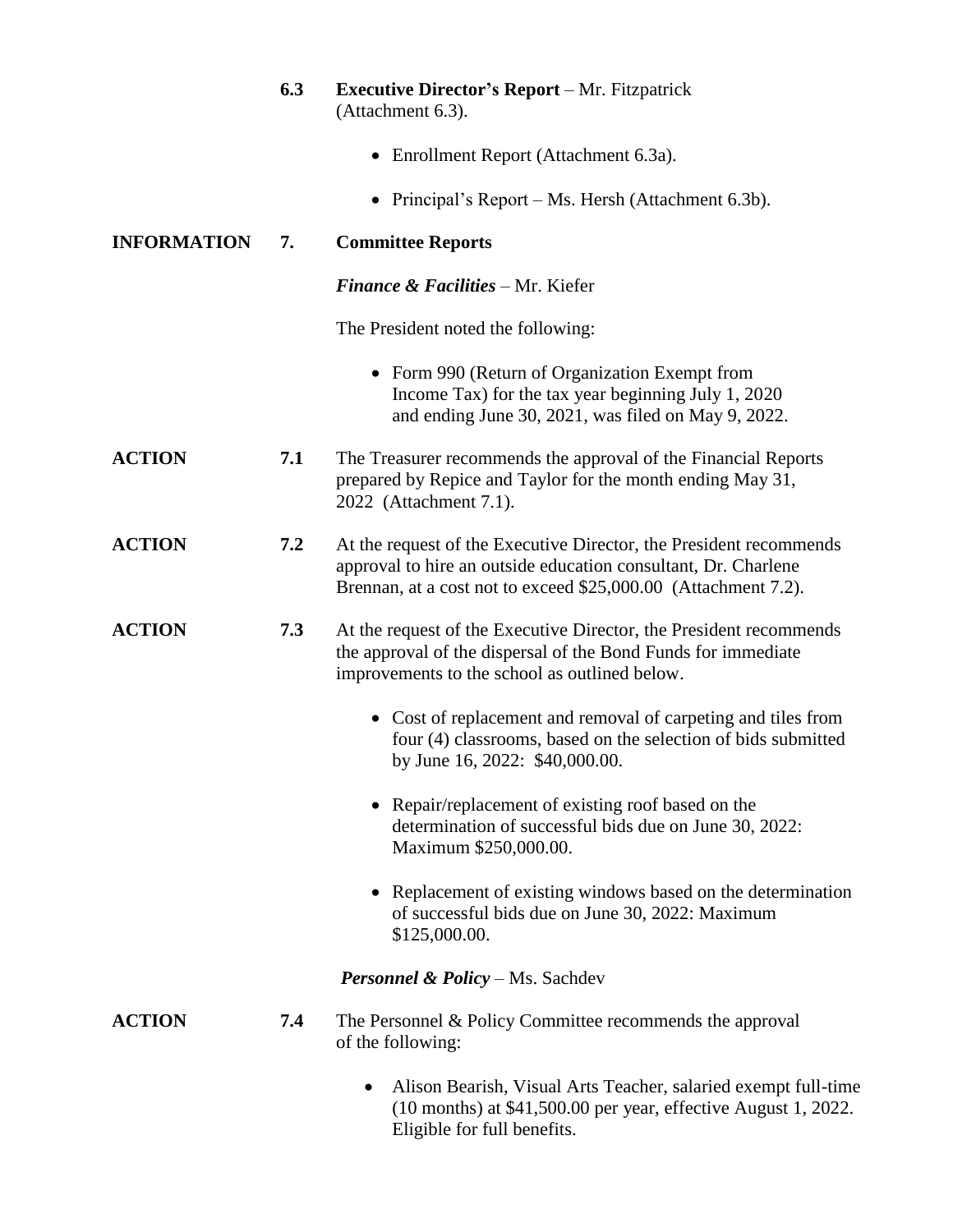| <b>ACTION</b>      | 7.5 | The Personnel & Policy Committee recommends the acceptance<br>of the following resignations:                                                           |  |
|--------------------|-----|--------------------------------------------------------------------------------------------------------------------------------------------------------|--|
|                    |     | Casandra Banahene, effective June 30, 2021. Ms. Banahene<br>$\bullet$<br>is moving out of the area.                                                    |  |
|                    |     | Melinda Clemente, effective June 30, 2021. Ms. Clemente is<br>$\bullet$<br>considering other options.                                                  |  |
|                    |     | Edward Kennedy, effective July 31, 2022. Mr. Kennedy has<br>$\bullet$<br>accepted a position at another school.                                        |  |
|                    |     | Nektaria Papadopoulos, effective July 31, 2022. Ms.<br>$\bullet$<br>Papadopoulos is taking a break from teaching.                                      |  |
|                    |     | Heather Woodell transitioned from a full-time Main Office<br>$\bullet$<br>Staff person to the part-time Lunch Coordinator (effective<br>June 1, 2022). |  |
| <b>ACTION</b>      | 7.6 | The Personnel & Policy Committee recommends the acceptance<br>of the following retirement:                                                             |  |
|                    |     | Colleen Frankenfield, effective July 31, 2022.                                                                                                         |  |
|                    |     | Curriculum – Mr. Bell                                                                                                                                  |  |
|                    |     | <b>Board Development and Advancement - Mr. Passerman</b>                                                                                               |  |
|                    |     | <b>Technology</b> – Ms. Massa                                                                                                                          |  |
| <b>INFORMATION</b> | 8.  | <b>Old Business</b>                                                                                                                                    |  |
|                    |     | <b>New Business</b>                                                                                                                                    |  |
|                    | 9.  | <b>Public Comment</b>                                                                                                                                  |  |
|                    | 10. | <b>Adjournment</b>                                                                                                                                     |  |
|                    | 11. | <b>Next Meeting Date: Monday, July 18 (if needed)</b>                                                                                                  |  |

 **Monday, August 15 - regular meeting**